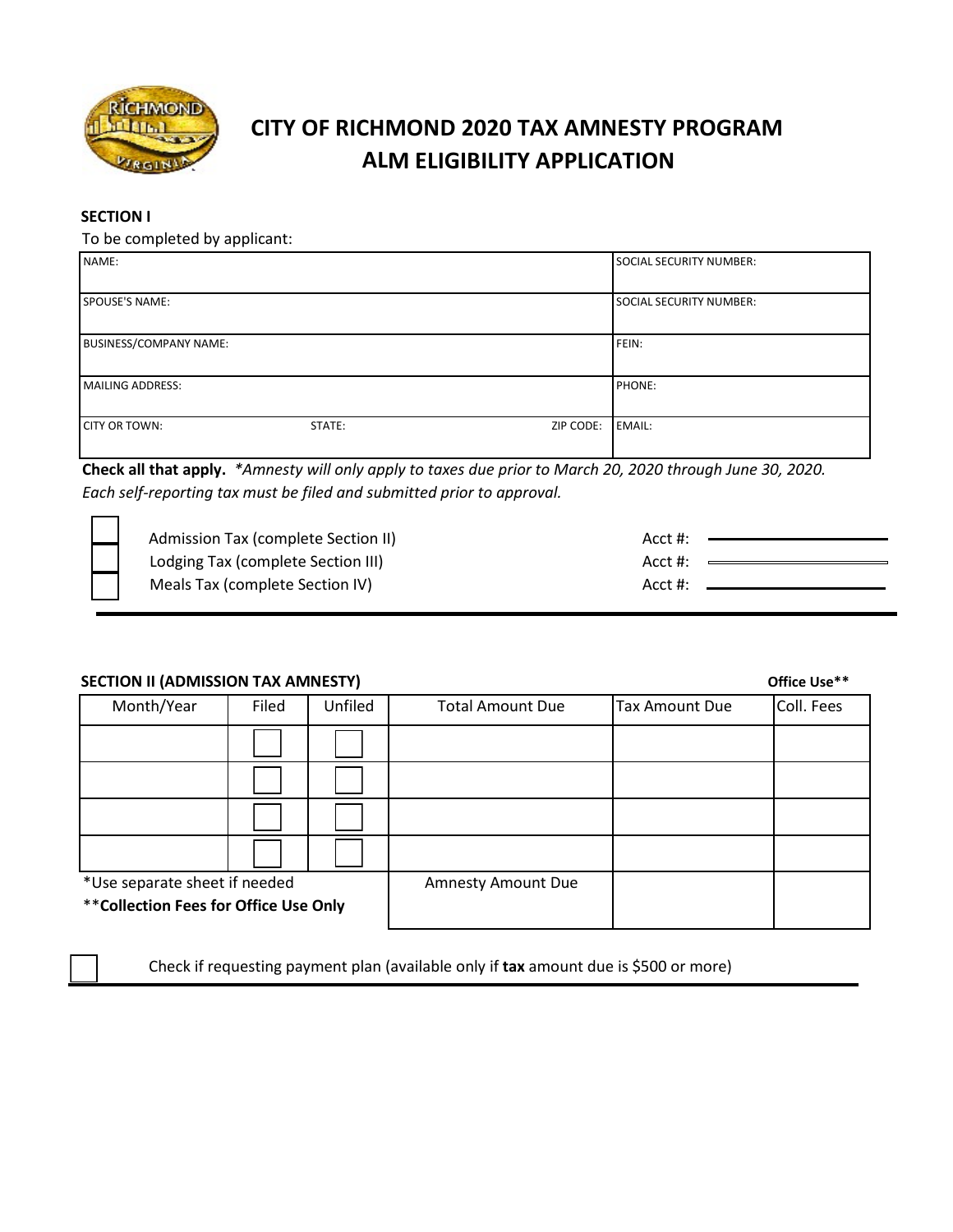

# **CITY OF RICHMOND 2020 TAX AMNESTY PROGRAM ALM ELIGIBILITY APPLICATION**

#### **SECTION III** (LODGING TAX AMNESTY) **Office Use**\*\*

Month/Year Filed Unfiled Total Amount Due Tax Amount Due Coll. Fees \*Use separate sheet if needed Amnesty Amount Due

\*\***Collection Fees for Office Use Only**

Check if requesting payment plan (available only if **tax** amount due is \$500 or more)

| <b>SECTION IV (MEALS TAX AMNESTY)</b>                                                |       |         |                         |                       |            |
|--------------------------------------------------------------------------------------|-------|---------|-------------------------|-----------------------|------------|
| Month/Year                                                                           | Filed | Unfiled | <b>Total Amount Due</b> | <b>Tax Amount Due</b> | Coll. Fees |
|                                                                                      |       |         |                         |                       |            |
|                                                                                      |       |         |                         |                       |            |
|                                                                                      |       |         |                         |                       |            |
|                                                                                      |       |         |                         |                       |            |
| *Use separate sheet if needed                                                        |       |         | <b>Tax Amount Due</b>   |                       |            |
| ** Collection Fees for Office Use Only                                               |       |         |                         |                       |            |
| Check if requesting payment plan (available only if tax amount due is \$500 or more) |       |         |                         |                       |            |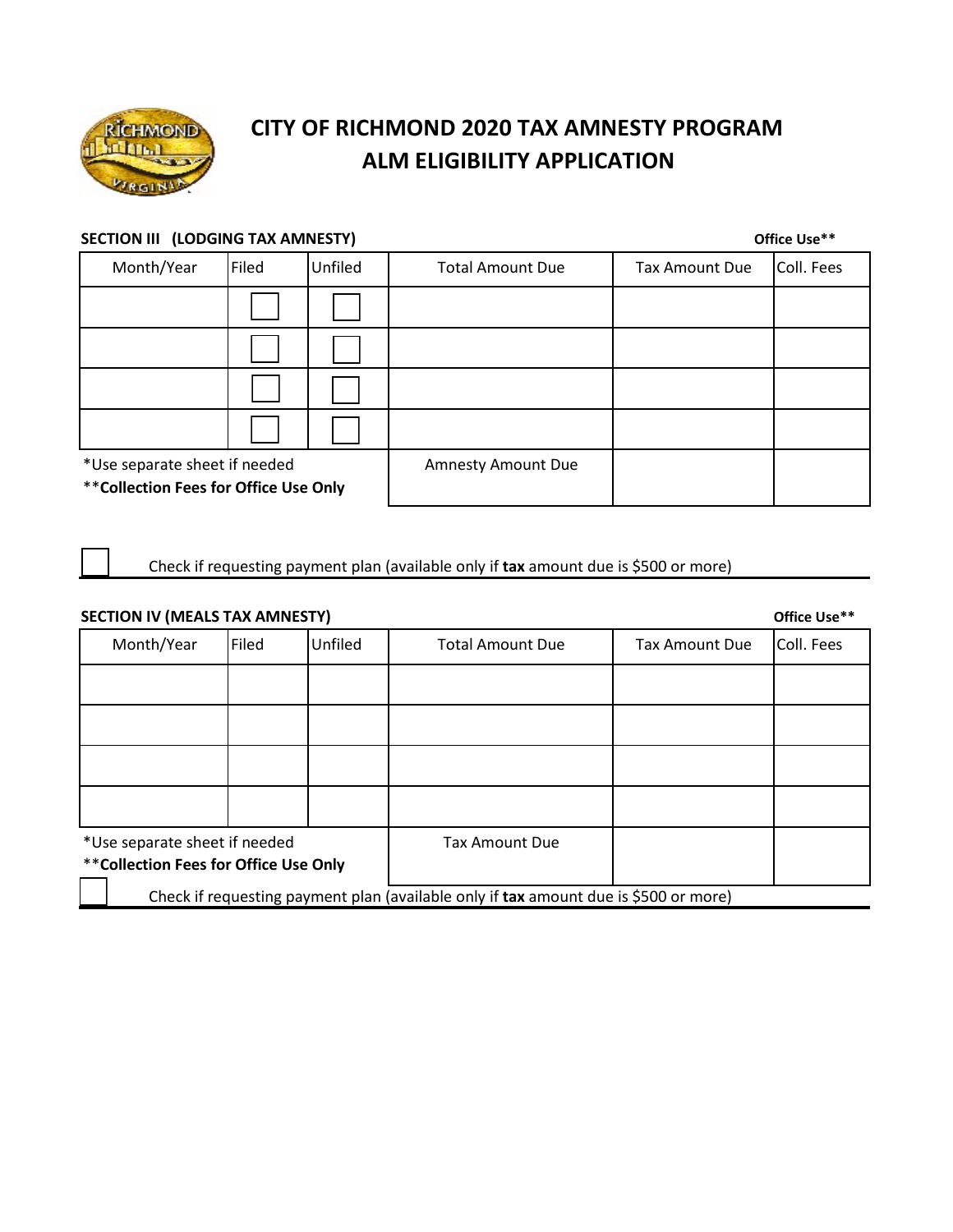### **CITY OF RICHMOND 2020 TAX AMNESTY PROGRAM ALM ELIGIBILITY APPLICATION**

By signing below, I certify all information above is accurate, true and complete. By signing below, I certify that I am not the subject of an investigation or prosecution by any federal, state or local government for filing a fraudulent return or failure to report on any taxes. Furthermore, I understand that any person, individual, corporation, estate, trust, or partnership for which civil action has been filed in a court of competent jurisdiction to enforce or collect a delinquent tax before the end of eligibility period that does not pay the full amount of delinquent tax, attorney's fees and any other applicable charges owed on or before the last day of the tax amnesty period (June 30, 2020) may be determined ineligible for future amnesty as well as account returned to collections attorney/agency to continue normal collection efforts. By signing below I (check one which applies)



Agree to payment plan of no more than 6 months Agree to pay in full on or before June 30, 2020

Printed Name **Signature** Signature **Contract Contract Contract Contract Contract Contract Contract Contract Contract Contract Contract Contract Contract Contract Contract Contract Contract Contract Contract Contract Contra**